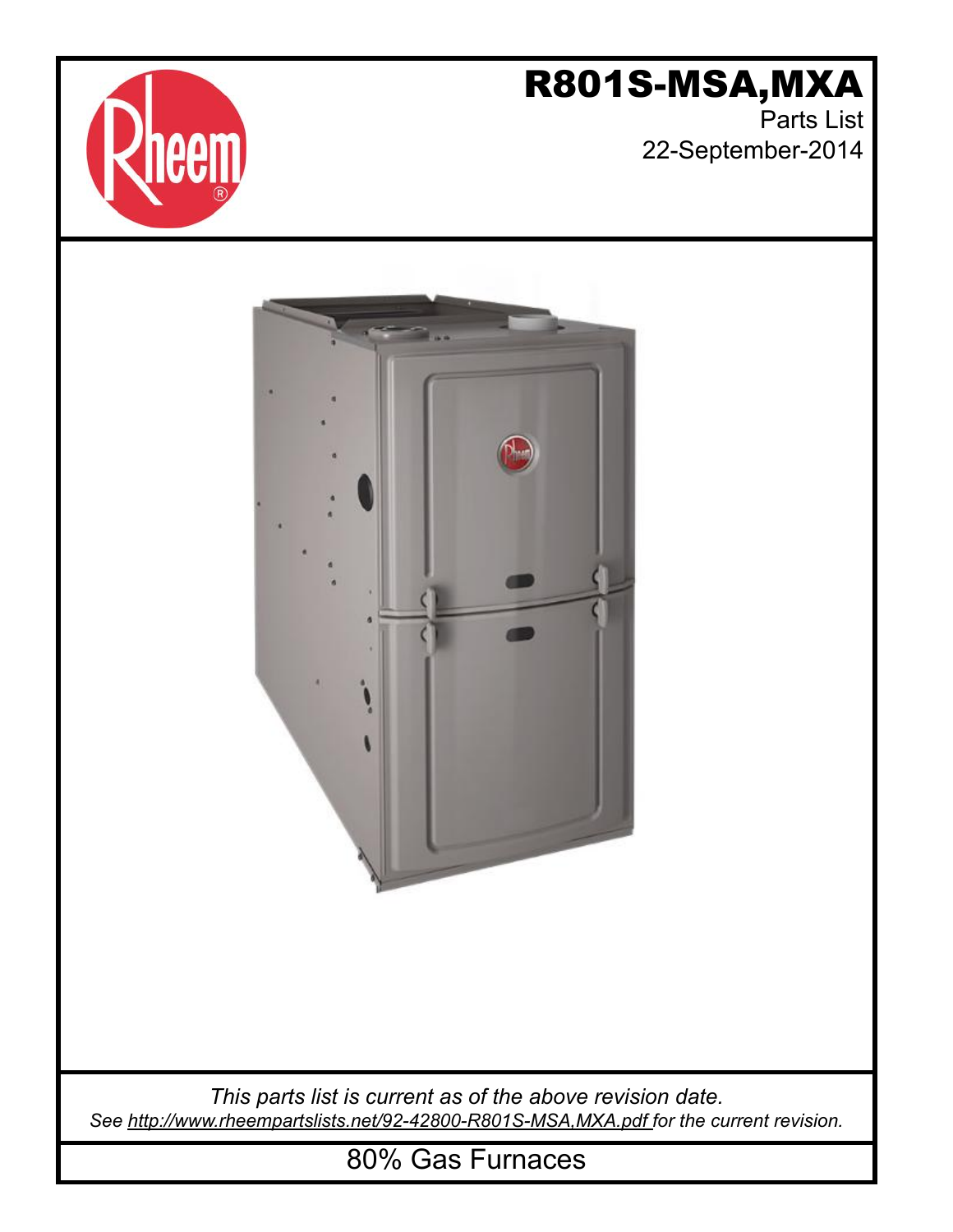### **Table of Contents**

| <b>Parts Numbers</b> |         |
|----------------------|---------|
|                      | Page 4  |
|                      | Page 5  |
|                      | Page 5  |
|                      |         |
|                      | Page 6  |
|                      | Page 7  |
|                      |         |
|                      | Page 8  |
|                      | Page 10 |
|                      | Page 11 |
|                      | Page 12 |
|                      | Page 13 |
|                      | Page 14 |
|                      |         |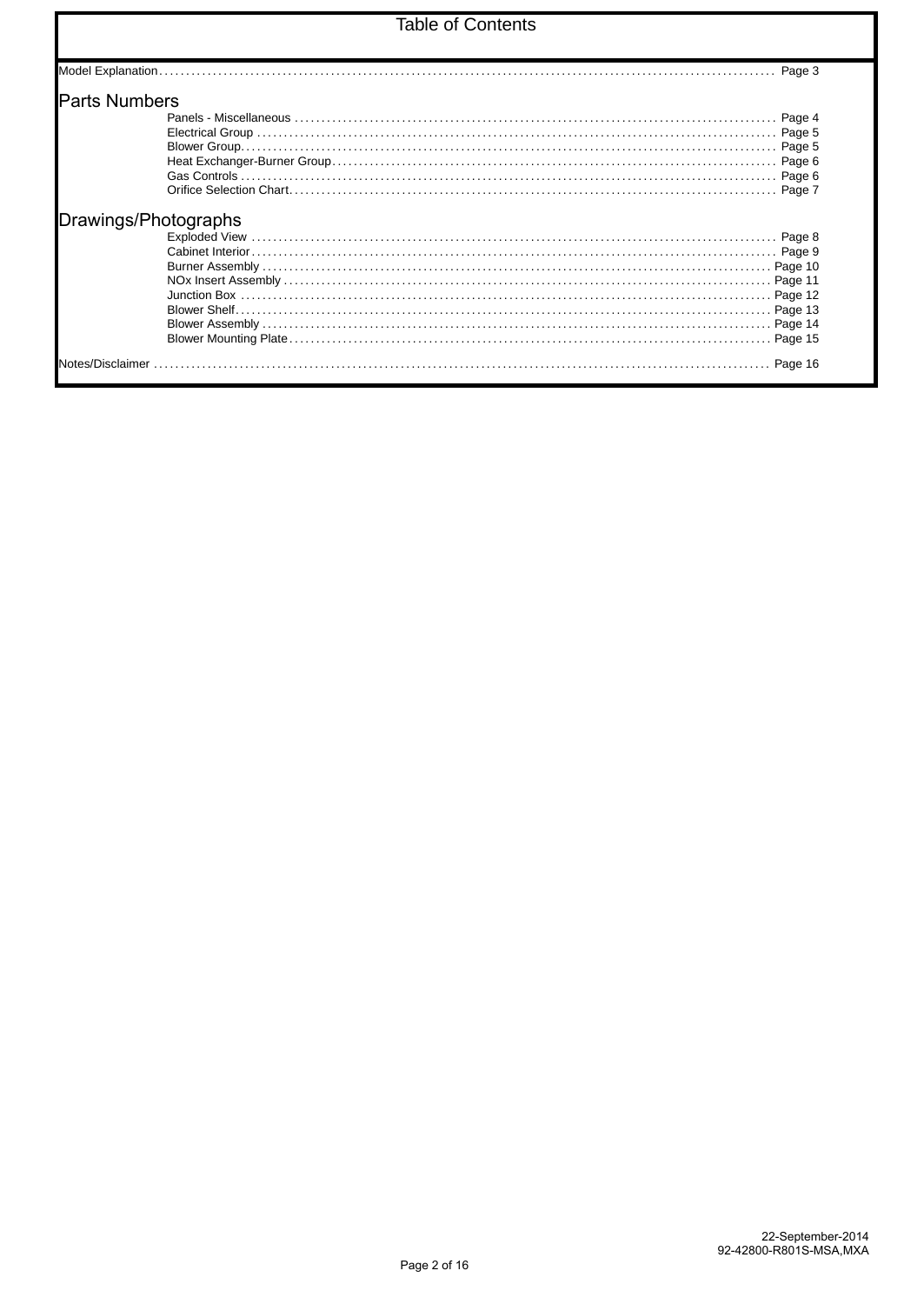| R   | 8                                              | 0                     | 1                                | s   | A                                                          | 0 | 5                | 0 | 3                | 1                                                        | 4   | м   | s               | A    |  |
|-----|------------------------------------------------|-----------------------|----------------------------------|-----|------------------------------------------------------------|---|------------------|---|------------------|----------------------------------------------------------|-----|-----|-----------------|------|--|
| (1) |                                                | (2)                   | $\overline{(3)}$                 | (4) | (5)                                                        |   | $\overline{(6)}$ |   | $\overline{(7)}$ |                                                          | (8) | (9) | $^{\prime}$ 10) | (11) |  |
| (1) |                                                |                       | <b>TRADEBRAND IDENTIFICATION</b> |     |                                                            |   |                  |   | (7)              | <b>AIRFLOW</b><br>$3 = Up to 3 tons$                     |     |     |                 |      |  |
| (2) | <b>SERIES</b><br>80% Efficient                 |                       |                                  |     |                                                            |   |                  |   |                  | $4 = Up to 4 tons$<br>$5 = Up to 5 tons$                 |     |     |                 |      |  |
| (3) | STAGE - SINGLE (1)                             |                       |                                  |     |                                                            |   |                  |   | (8)              | <b>CABINET WIDTH</b><br>$14 = 14.0$ inch                 |     |     |                 |      |  |
| (4) | <b>MOTOR TYPE</b>                              |                       | S = Motor - PSC Standard         |     |                                                            |   |                  |   |                  | $17 = 17.5$ inch<br>$21 = 21.0$ inch<br>$24 = 24.5$ inch |     |     |                 |      |  |
| (5) | <b>MAJOR REVISION</b>                          |                       |                                  |     |                                                            |   |                  |   |                  |                                                          |     |     |                 |      |  |
|     | $A = 1st$ Design Series                        |                       |                                  |     |                                                            |   |                  |   | (9)              | <b>CONFIGURATION</b><br>$M = Multi-Position, Up Flow$    |     |     |                 |      |  |
| (6) |                                                |                       | <b>HEATING INPUT DESIGNATION</b> |     |                                                            |   |                  |   |                  |                                                          |     |     |                 |      |  |
|     | $050 = 50,000$ BTU/HR<br>$075 = 75,000$ BTU/HR | $100 = 98,000$ BTU/HR | $125 = 125,000$ BTU/HR           |     | <b>STANDARD/Nox</b><br>(10)<br>$S = Standard$<br>$X = NOX$ |   |                  |   |                  |                                                          |     |     |                 |      |  |
|     |                                                |                       | $150 = 150,000$ BTU/HR           |     |                                                            |   |                  |   | (11)             | <b>MINOR REVISION</b><br>$A =$ First Time Release        |     |     |                 |      |  |

### **SERIAL NUMBER EXPLANATION**

| W |  |  |  |  |
|---|--|--|--|--|
|   |  |  |  |  |

- **(1) PLANT CODE**
- **(2) WEEK (DATE CODE)**
- **(3) YEAR**
- **(4) PRODUCTION NUMBER**

 **Note: For Gas Code, see Control System Gas Code on Rating Plate**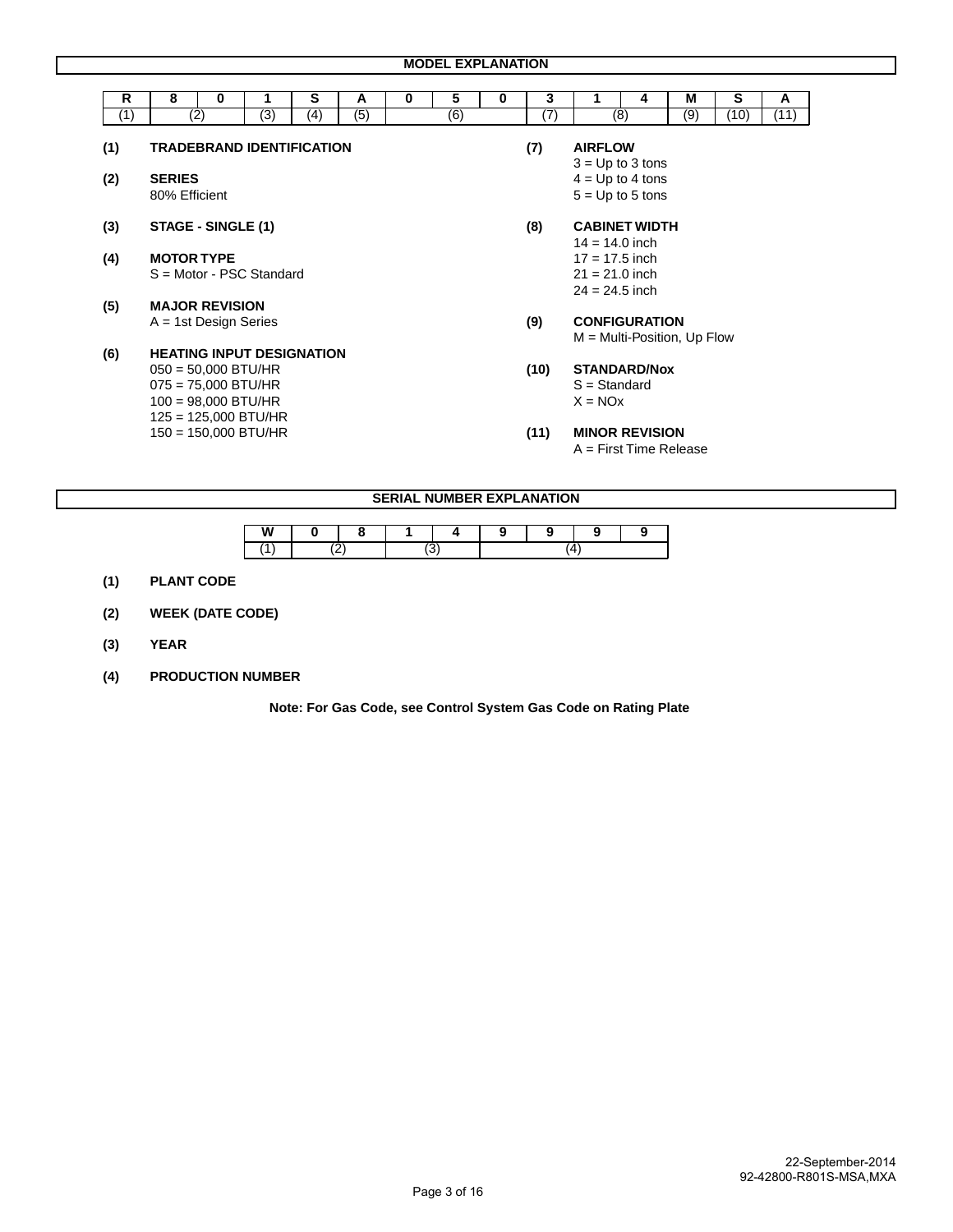|                 | <b>MODEL</b>                                                                              | <b>R801SA</b><br><b>R801SA</b><br><b>R801SA</b><br><b>R801SA</b><br><b>R801SA</b> |                |                                                           |                           |                |  |  |  |
|-----------------|-------------------------------------------------------------------------------------------|-----------------------------------------------------------------------------------|----------------|-----------------------------------------------------------|---------------------------|----------------|--|--|--|
|                 | <b>INPUT</b>                                                                              | 050                                                                               | 075            | 100                                                       | 125                       | 150            |  |  |  |
|                 | No. Notes AIRFLOW                                                                         | 3                                                                                 | 4              | 5                                                         | 5                         | 5              |  |  |  |
|                 | <b>CABINET WIDTH</b>                                                                      | 14                                                                                | 17             | 21                                                        | 24                        | 24             |  |  |  |
|                 | <b>CONFIGURATION</b>                                                                      | <b>MSA/MXA</b>                                                                    | <b>MSA/MXA</b> | <b>MSA/MXA</b>                                            | <b>MSA/MXA</b>            | <b>MSA/MXA</b> |  |  |  |
|                 | PANELS, SHEET METAL, AND MISCELLANEOUS                                                    |                                                                                   |                |                                                           |                           |                |  |  |  |
| $\mathbf 1$     | <b>Jacket Assembly</b>                                                                    |                                                                                   |                | See Note 1                                                |                           |                |  |  |  |
| 1a              | Star Bushing                                                                              | 45-18515-01                                                                       | 45-18515-01    | 45-18515-01                                               | 45-18515-01               | 45-18515-01    |  |  |  |
| 1 <sub>b</sub>  | <b>Insulation - Foil Back</b>                                                             | 68-104821-05                                                                      | 68-104821-06   | 68-104821-07                                              | 68-104821-08              | 68-104821-08   |  |  |  |
| 1 <sub>c</sub>  | Insulation - Sound                                                                        | N/A                                                                               | N/A            | N/A                                                       | N/A                       | N/A            |  |  |  |
| 1 <sub>d</sub>  | Insulation Retainer (2)                                                                   | N/A                                                                               | N/A            | N/A                                                       | N/A                       | N/A            |  |  |  |
| 2a              | Top Plate Assembly (includes air deflector)                                               | AS-104767-01                                                                      | AS-104767-02   | AS-104767-03                                              | AS-104767-04 AS-104767-04 |                |  |  |  |
| 2 <sub>b</sub>  | Intake Air Deflector (attached to top plate)                                              | AE-101077-02                                                                      | AE-101077-01   | AE-101077-01                                              | AE-101077-01              | AE-101077-01   |  |  |  |
| 2c              | eft Jacket Baffle                                                                         | AE-61606-01                                                                       | AE-61606-01    | AE-61668-01                                               | AE-61665-01               | N/A            |  |  |  |
| 2d              | <b>Right Jacket Baffle</b>                                                                | AE-61606-01                                                                       | AE-61606-01    | AE-61668-01                                               | AE-61665-01               | N/A            |  |  |  |
| 2e              | <b>Rear Jacket Baffle</b>                                                                 | AE-61666-01                                                                       | AE-61607-01    | AE-61667-01                                               | AE-61670-01               | AE-61669-01    |  |  |  |
| 2f              | Heat Exchanger Bracket - Left Side                                                        |                                                                                   |                | See Heat Exchanger/Burner/Manifold Group                  |                           |                |  |  |  |
| 2g              | Heat Exchanger Bracket - Right Side                                                       |                                                                                   |                | See Heat Exchanger/Burner/Manifold Group                  |                           |                |  |  |  |
| 3               | Burner Compartment Door - Upper Door                                                      | AS-104042-14                                                                      |                | AS-104042-11 AS-104042-12                                 | AS-104042-13              | AS-104042-13   |  |  |  |
| $\overline{4}$  | Blower/Filter Door - Lower Door                                                           | AS-104043-14                                                                      |                | AS-104043-11 AS-104043-12                                 | AS-104043-13 AS-104043-13 |                |  |  |  |
|                 | Door Latch Kit (includes two of each: Latch Cam, Latch Handle,<br>O-Ring, Retainer Screw) | PD644035                                                                          | PD644035       | PD644035                                                  | PD644035                  | PD644035       |  |  |  |
|                 | Sight Glass - Door (2)                                                                    | 68-21893-04                                                                       | 68-21893-04    | 68-21893-04                                               | 68-21893-04               | 68-21893-04    |  |  |  |
| 6a              | Junction Box                                                                              | AE-61475-03                                                                       | AE-61475-03    | AE-61475-03                                               | AE-61475-03               | AE-61475-03    |  |  |  |
| 6 <sub>b</sub>  | Juncton Box Cover                                                                         | AE-61476-03                                                                       | AE-61476-03    | AE-61476-03                                               | AE-61476-03               | AE-61476-03    |  |  |  |
| $\overline{8}$  | <b>Exhaust Collar</b>                                                                     | Available as Accessory RXGW-C01                                                   |                |                                                           |                           |                |  |  |  |
| 11a             | <b>Bottom Plate Assembly</b>                                                              | AS-104968-01                                                                      |                | AS-104968-02   AS-104968-03   AS-104968-04   AS-104968-04 |                           |                |  |  |  |
| 11 <sub>b</sub> | Solid Bottom Kit                                                                          | RXGB-D14                                                                          | RXGB-D17       | RXGB-D21                                                  | RXGB-D24                  | RXGB-D24       |  |  |  |
| 12              | Blower Shelf Assembly (includes items 12a, 12b, 12d, 12e, 12f)                            | AS-104809-01                                                                      | AS-104809-02   | AS-104809-04                                              | AS-104809-05              | AS-104809-05   |  |  |  |
| 12a             | <b>Bracket Door Mounting</b>                                                              | AE-104332-04                                                                      | AE-104332-01   | AE-104332-02                                              | AE-104332-03              | AE-104332-03   |  |  |  |
| 12 <sub>b</sub> | Gasket - Blower Shelf                                                                     | 68-104382-04                                                                      | 68-104382-01   | 68-104382-02                                              | 68-104382-03              | 68-104382-03   |  |  |  |
| 12c             | Gasket - Door                                                                             | AE-61951-53                                                                       | AE-61951-54    | AE-61951-55                                               | AE-61951-56               | AE-61951-56    |  |  |  |
| 12d             | Stripping - Angle Bracket                                                                 | AE-61951-57                                                                       | AE-61951-58    | AE-61951-59                                               | AE-61951-60               | AE-61951-60    |  |  |  |
| 12e             | Stripping - Angle Bracket                                                                 | AE-61951-62                                                                       | AE-61951-62    | AE-61951-62                                               | AE-61951-62               | AE-61951-62    |  |  |  |
| 12f             | Anglel Bracket                                                                            | AE-104758-01                                                                      | AE-104758-02   | AE-104758-03                                              | AE-104758-04              | AE-104758-04   |  |  |  |
| 12g             | Side Angle Assembly - Left (includes stripping)                                           | AS-104923-01                                                                      | AS-104923-01   | AS-104923-01                                              | AS-104923-01              | AS-104923-01   |  |  |  |
| 12h             | Side Angle Assembly - Right (includes stripping)                                          | AS-104923-02                                                                      | AS-104923-02   | AS-104923-02                                              | AS-104923-02 AS-104923-02 |                |  |  |  |
| 20a             | <b>Pressure Switch</b>                                                                    |                                                                                   |                | See Electrical Group                                      |                           |                |  |  |  |
| 20 <sub>b</sub> | Silicon Tubing - Pressure Switch                                                          |                                                                                   |                | See Electrical Group                                      |                           |                |  |  |  |
| 21              | Door Switch - Push Button                                                                 |                                                                                   |                | See Electrical Group                                      |                           |                |  |  |  |
| $\overline{22}$ | imit - Main Limit (Heat Exchanger Panel)                                                  |                                                                                   |                | See Electrical Group                                      |                           |                |  |  |  |
| 23              | Limit - Manual Reset (Burner Compartment)                                                 |                                                                                   |                | See Electrical Group                                      |                           |                |  |  |  |
| 24<br>25        | Transformer<br>Induced Draft Blower (IDB)                                                 |                                                                                   |                | See Electrical Group                                      |                           |                |  |  |  |
| 27              | Capacitor - Blower Motor                                                                  |                                                                                   |                | See Electrical Group<br>See Electrical Group              |                           |                |  |  |  |
| 28              | Strap - Blower Motor Capacitor                                                            |                                                                                   |                | See Electrical Group                                      |                           |                |  |  |  |
| 29              | Wire Assembly (Junction Box to Twist Lock)                                                |                                                                                   |                | See Electrical Group                                      |                           |                |  |  |  |
| 30              |                                                                                           |                                                                                   |                | See Blower Group                                          |                           |                |  |  |  |
| 30a             | <b>Blower Assembly</b><br><b>Control Mounting Plate</b>                                   |                                                                                   |                | See Blower Group                                          |                           |                |  |  |  |
| 31a             | Housing w/Blower Wheel                                                                    |                                                                                   |                | See Blower Group                                          |                           |                |  |  |  |
| 31 <sub>b</sub> | <b>Blower Wheel</b>                                                                       | See Blower Group                                                                  |                |                                                           |                           |                |  |  |  |
| 40              | <b>Heat Exchanger Assembly</b>                                                            | See Heat Exchanger/Burner/Manifold Group                                          |                |                                                           |                           |                |  |  |  |
| 42              | <b>Burner Assembly</b>                                                                    | See Heat Exchanger/Burner/Manifold Group                                          |                |                                                           |                           |                |  |  |  |
| 43              | Manifold (w/o Orifices)                                                                   | See Heat Exchanger/Burner/Manifold Group                                          |                |                                                           |                           |                |  |  |  |
| 50              | Gas Valve                                                                                 | See Gas Controls                                                                  |                |                                                           |                           |                |  |  |  |
| 51              | Integrated Furnace Control Board (IFC)                                                    | See Gas Controls                                                                  |                |                                                           |                           |                |  |  |  |
| 52              | Flame Sensor                                                                              |                                                                                   |                | See Gas Controls                                          |                           |                |  |  |  |
| 53              | Spark Ignitor                                                                             |                                                                                   |                | See Gas Controls                                          |                           |                |  |  |  |
|                 | Touch-up Paint - Granite/Steel Gray (Aerosol)                                             | PD523018                                                                          | PD523018       | PD523018                                                  | PD523018                  | PD523018       |  |  |  |
|                 | Touch-up Paint - Granite/Steel Gray (Paint Pens)                                          | PD523019                                                                          | PD523019       | PD523019                                                  | PD523019                  | PD523019       |  |  |  |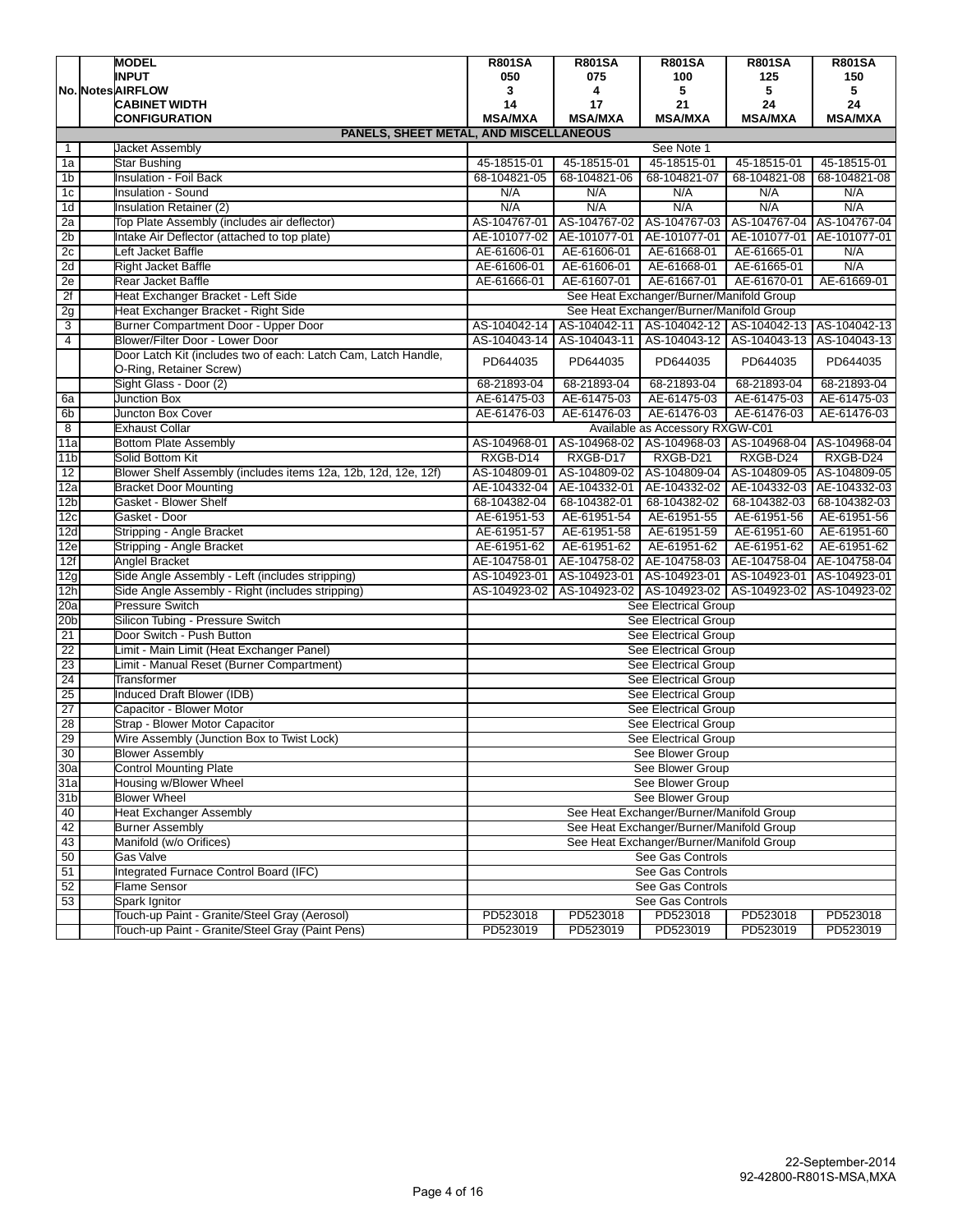|                 |     | <b>MODEL</b>                                    | <b>R801SA</b>                            | <b>R801SA</b>                          | <b>R801SA</b>                                                    | <b>R801SA</b>             | <b>R801SA</b>  |  |  |
|-----------------|-----|-------------------------------------------------|------------------------------------------|----------------------------------------|------------------------------------------------------------------|---------------------------|----------------|--|--|
|                 |     | <b>INPUT</b>                                    | 050                                      | 075                                    | 100                                                              | 125                       | 150            |  |  |
|                 |     | No. Notes AIRFLOW                               |                                          | 4                                      |                                                                  |                           | 5              |  |  |
|                 |     | <b>CABINET WIDTH</b>                            | 14                                       | 17                                     | 21                                                               | 24                        | 24             |  |  |
|                 |     | <b>CONFIGURATION</b>                            | <b>MSA/MXA</b>                           | <b>MSA/MXA</b>                         | <b>MSA/MXA</b>                                                   | <b>MSA/MXA</b>            | <b>MSA/MXA</b> |  |  |
|                 |     | <b>ELECTRIC GROUP</b>                           |                                          |                                        |                                                                  |                           |                |  |  |
| 20a             | Stk | <b>Pressure Switch Assembly</b>                 | 42-101082-01                             | 42-101082-01 42-101082-01              |                                                                  | 42-101082-01 42-101082-01 |                |  |  |
| 20 <sub>b</sub> |     | Silicon Tubing - Pressure Switch                | AE-61737-27                              | AE-61737-27                            | AE-61737-03                                                      | AE-61737-23               | AE-61737-23    |  |  |
| 21              |     | Door Switch - Push Button                       | 42-22692-09                              | 42-22692-09                            | 42-22692-09                                                      | 42-22692-09               | 42-22692-09    |  |  |
| 22              | Stk | Limit - Main Limit (Heat Exchanger Panel)       | 47-104990-01                             |                                        | 47-104990-04 47-104990-04 47-104990-04 47-104990-04              |                           |                |  |  |
| 23              | Stk | Limit - Manual Reset (Burner Compartment)       | 47-22861-03                              | 47-22861-03                            | 47-22861-03                                                      | 47-22861-03               | 47-22861-03    |  |  |
|                 |     |                                                 | (2)                                      | (2)                                    | (2)                                                              | (2)                       | (2)            |  |  |
| 23a             | Stk | Limit - Heat Assisted (Blower Housing)          | 47-22860-06                              | 47-22860-06                            | 47-22860-06                                                      | 47-22860-06               | 47-22860-06    |  |  |
|                 |     | Bracket (Limit - Manual Reset)                  | See Heat Exchanger/Burner Manifold Group |                                        |                                                                  |                           |                |  |  |
| $\overline{24}$ | Stk | Transformer                                     | 46-24124-06                              | 46-24124-06                            | 46-24124-06                                                      | 46-24124-06               | 46-24124-06    |  |  |
| $\overline{25}$ | Stk | <b>IDB</b> - Induced Draft Blower (with Gasket) | 70-101087-01                             | 70-101087-01 70-101087-01              |                                                                  | 70-101087-01              | 70-101087-01   |  |  |
|                 |     | Gasket - Induced Draft Blower                   | 68-22850-01                              | 68-22850-01                            | 68-22850-01                                                      | 68-22850-01               | 68-22850-01    |  |  |
| 27              | Stk | Capacitor - Blower Motor                        |                                          |                                        | 43-101666-57 43-101666-57 43-101666-57                           | 43-101666-57 43-101666-57 |                |  |  |
| $\overline{28}$ |     | Strap - Blower Motor Capacitor                  |                                          |                                        | AE-104369-01 AE-104369-01 AE-104369-01 AE-104369-01 AE-104369-01 |                           |                |  |  |
|                 |     | Wiring Harness Assembly (Twist-Lock)            |                                          | 45-104931-01 45-104931-01 45-104931-01 |                                                                  | 45-104931-01 45-104931-01 |                |  |  |
| 29              |     | Wire Assembly (Junction Box to Twist Lock)      | 45-24371-58                              | 45-24371-58                            | 45-24371-58                                                      | 45-24371-58               | 45-24371-58    |  |  |
| 52              |     | <b>Flame Sensor</b>                             | See Gas Controls                         |                                        |                                                                  |                           |                |  |  |
| 53              |     | Spark Ignitor                                   | See Gas Controls                         |                                        |                                                                  |                           |                |  |  |

|                 |     | <b>MODEL</b>                                                          | <b>R801SA</b>  | <b>R801SA</b>                                                    | <b>R801SA</b>      | <b>R801SA</b>  | <b>R801SA</b>                                                    |
|-----------------|-----|-----------------------------------------------------------------------|----------------|------------------------------------------------------------------|--------------------|----------------|------------------------------------------------------------------|
|                 |     | <b>INPUT</b>                                                          | 050            | 075                                                              | 100                | 125            | 150                                                              |
|                 |     | <b>No. Notes AIRFLOW</b>                                              |                |                                                                  |                    |                |                                                                  |
|                 |     | <b>CABINET WIDTH</b>                                                  | 14             | 17                                                               | 21                 | 24             | 24                                                               |
|                 |     | <b>CONFIGURATION</b>                                                  | <b>MSA/MXA</b> | <b>MSA/MXA</b>                                                   | <b>MSA/MXA</b>     | <b>MSA/MXA</b> | <b>MSA/MXA</b>                                                   |
|                 |     | <b>BLOWER GROUP</b>                                                   |                |                                                                  |                    |                |                                                                  |
| 30              | Stk | Blower Assembly (Includes items listed below):                        |                | AS-104887-01 AS-104887-02 AS-104887-03 AS-104887-04 AS-104887-05 |                    |                |                                                                  |
| 30a             |     | <b>Control Mounting Plate</b>                                         |                |                                                                  |                    |                | AE-104878-02 AE-104878-02 AE-104878-02 AE-104878-02 AE-104878-02 |
| 23a             |     | Limit - Heat Assisted (Blower Housing)                                |                |                                                                  | See Electric Group |                |                                                                  |
| 31a             |     | Housing w/Blower Wheel                                                | 70-104182-11   |                                                                  |                    |                | 70-104182-13 70-104182-17 70-104182-17 70-104182-17              |
| 31 <sub>b</sub> | Stk | <b>Blower Wheel</b>                                                   | PD703025       | PD703026                                                         | PD703028           | PD703028       | PD703028                                                         |
| 32              | Stk | <b>Blower Motor</b>                                                   | 51-104939-01   |                                                                  |                    |                | 51-104940-01 51-104940-02 51-104941-01 51-104941-02              |
| $\overline{27}$ |     | Capacitor - Blower Motor                                              |                |                                                                  | See Electric Group |                |                                                                  |
|                 | Stk | Belly Band Motor Mount Kit (includes Motor Mount Arms, Belly Band and | AS-53148-91    | AS-53148-91                                                      | AS-53148-91        | AS-53148-91    | AS-53148-91                                                      |
|                 |     | Mounting Hardware)                                                    |                |                                                                  |                    |                |                                                                  |
| 33              |     | <b>ECM Motor Mount (Belly Band)</b>                                   | 70-19927-04    | 70-19927-04                                                      | 70-19927-04        | 70-19927-04    | 70-19927-04                                                      |
| $\overline{34}$ |     | Motor Mount Arm (4)                                                   | 70-19929-10    | 70-19929-10                                                      | 70-19929-10        | 70-19929-10    | 70-19929-10                                                      |
| 35              |     | Screw - Motor Mount Arm (4)                                           |                | 63-101978-01 63-101978-01 63-101978-01 63-101978-01 63-101978-01 |                    |                |                                                                  |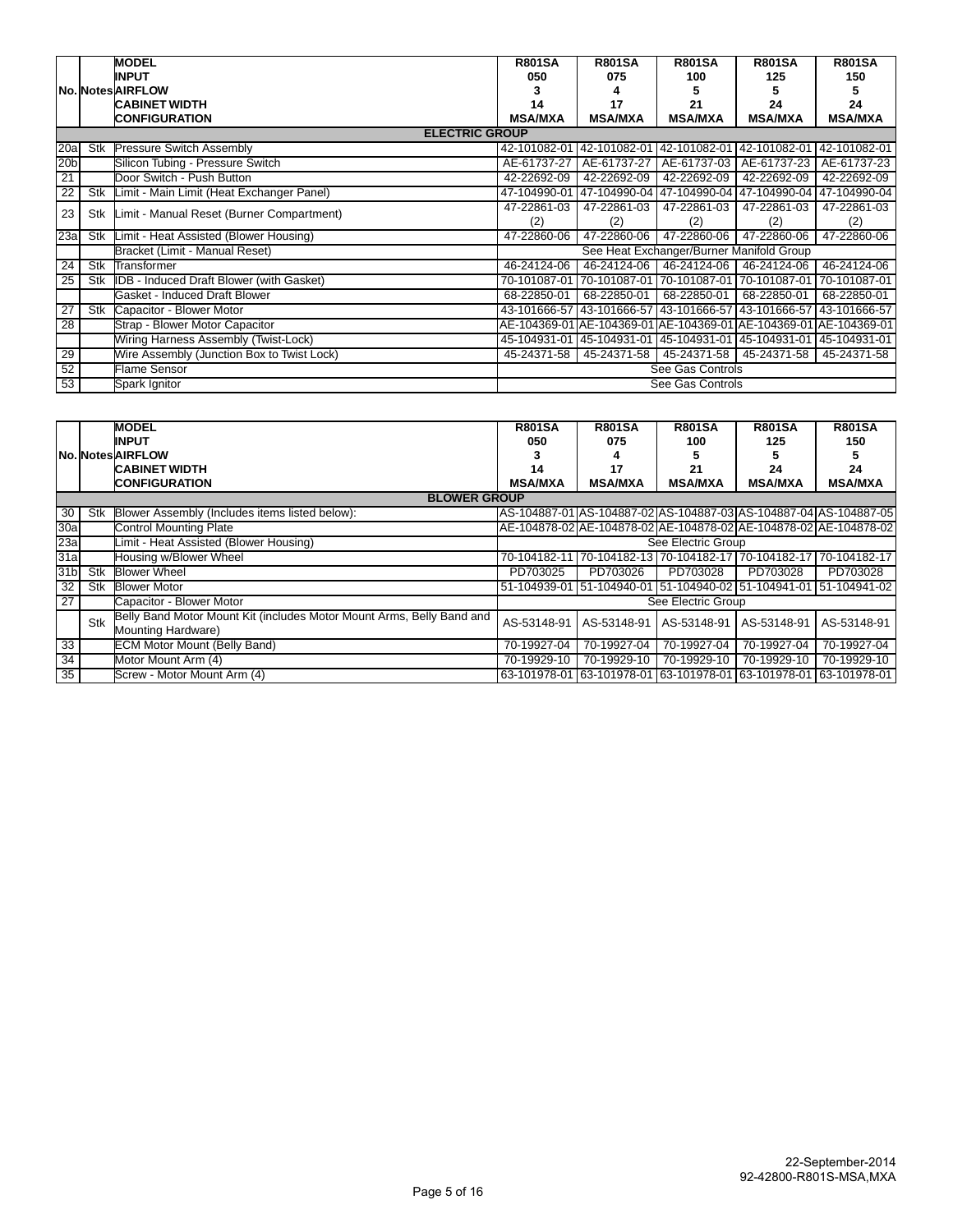|                 |     | <b>MODEL</b><br><b>INPUT</b>                                                             | <b>R801SA</b><br>050 | <b>R801SA</b><br>075                                                | <b>R801SA</b><br>100        | <b>R801SA</b><br>125 | <b>R801SA</b><br>150                                             |
|-----------------|-----|------------------------------------------------------------------------------------------|----------------------|---------------------------------------------------------------------|-----------------------------|----------------------|------------------------------------------------------------------|
|                 |     | No. Notes AIRFLOW                                                                        |                      |                                                                     |                             |                      |                                                                  |
|                 |     | <b>CABINET WIDTH</b>                                                                     | 14                   | 17                                                                  | 21                          | 24                   | 24                                                               |
|                 |     | <b>CONFIGURATION</b>                                                                     | <b>MSA/MXA</b>       | <b>MSA/MXA</b>                                                      | <b>MSA/MXA</b>              | <b>MSA/MXA</b>       | <b>MSA/MXA</b>                                                   |
|                 |     | <b>HEAT EXCHANGER, BURNER / MANIFOLD GROUP</b>                                           |                      |                                                                     |                             |                      |                                                                  |
| 2f              |     | Heat Exchanger Bracket - Left Side                                                       |                      | AE-102680-01 AE-67846-02                                            | AE-67846-02                 | AE-67846-02          | AE-67846-02                                                      |
| 2g              |     | Heat Exchanger Bracket - Right Side                                                      |                      | AE-102680-02 AE-67846-02                                            | AE-67846-02                 | AE-67846-02          | AE-67846-02                                                      |
| 40              | Stk | <b>Heat Exchanger Assembly</b>                                                           |                      | AS-61579-14 AS-100560-01 AS-61579-04                                |                             | AS-61579-05          | AS-61579-06                                                      |
| 40a             |     | <b>NOX Burner Inserts</b>                                                                | AS-67875-01          | AS-67875-01                                                         | AS-67875-01                 | AS-67875-01          | AS-67875-01                                                      |
|                 |     |                                                                                          | (2)                  | (3)                                                                 | (4)                         | (5)                  | (6)                                                              |
| 40 <sub>b</sub> |     | <b>NOX Insert Retainer</b>                                                               | AE-67872-01          | AE-67872-02                                                         | AE-67872-03                 | AE-67872-04          | AE-67872-05                                                      |
| 42              |     | Burner Assembly (Burner, Support, Brackets, Cover and Bottom Plates,<br>Ignitor Bracket) |                      |                                                                     |                             |                      | AS-104944-01 AS-104944-02 AS-104944-03 AS-104944-04 AS-104944-05 |
| 42a             | Stk | <b>Burner</b>                                                                            | AS-60993-02          |                                                                     | AS-60993-03   AS-60993-04   |                      | AS-60993-05 AS-60993-06                                          |
| 42 <sub>b</sub> |     | <b>Burner Support</b>                                                                    | AE-60997-01          | AE-60997-02                                                         | AE-60997-03                 | AE-60997-04          | AE-60997-05                                                      |
| 42c             |     | Burner Support Bracket (2)                                                               |                      | AE-61588-02   AE-61588-02   AE-61588-02   AE-61588-02   AE-61588-02 |                             |                      |                                                                  |
| 42d             |     | <b>Burner Cover Plate</b>                                                                |                      |                                                                     |                             |                      | AE-101080-06 AE-101080-02 AE-101080-03 AE-101080-04 AE-101080-05 |
| 42e             |     | <b>Burner Bottom Plate</b>                                                               |                      |                                                                     |                             |                      | AE-104927-01 AE-104927-02 AE-104927-03 AE-104927-04 AE-104927-05 |
| 42f             |     | Igniter Bracket                                                                          | AE-61885-02          |                                                                     | AE-61885-02   AE-61885-02   | AE-61885-02          | AE-61885-02                                                      |
|                 |     | Screw - Burner Assembly                                                                  | 63-22153-05          | 63-22153-05                                                         | 63-22153-05                 | 63-22153-05          | 63-22153-05                                                      |
|                 |     |                                                                                          | (13)                 | (14)                                                                | (15)                        | (16)                 | (17)                                                             |
| 43              |     | Manifold (w/o Orifices)                                                                  |                      |                                                                     |                             |                      | 81-102427-01 81-102427-02 81-102427-03 81-102427-04 81-102427-05 |
|                 |     | Burner Orifice - Natural Gas                                                             |                      |                                                                     | See Orifice Selection Chart |                      |                                                                  |
|                 |     | <b>Burner Orifice - LP</b>                                                               |                      |                                                                     | See Orifice Selection Chart |                      |                                                                  |
|                 |     | Number of Orifices                                                                       | (2)                  | (3)                                                                 | (4)                         | (5)                  | (6)                                                              |

|                 | <b>MODEL</b><br>No. Notes GAS CODE           | <b>R801SA</b><br>JF |  |  |
|-----------------|----------------------------------------------|---------------------|--|--|
|                 | <b>GAS CONTROLS</b>                          |                     |  |  |
| 50 <sup>1</sup> | Stk Gas Valve - Natural Gas                  | 60-105055-01        |  |  |
|                 | Stk.2 Gas Valve - LP                         | See Note 2          |  |  |
| 51              | Stk Integrated Furnace Control Board (IFC)   | 62-104058-02        |  |  |
| 52              | Stk Flame Sensor                             | 62-23543-01         |  |  |
| 53 <sub>1</sub> | Stk Spark Ignitor                            | 62-24164-03         |  |  |
|                 | Stk LP Conversion Kit - U.S./Canadian Models | FP-15               |  |  |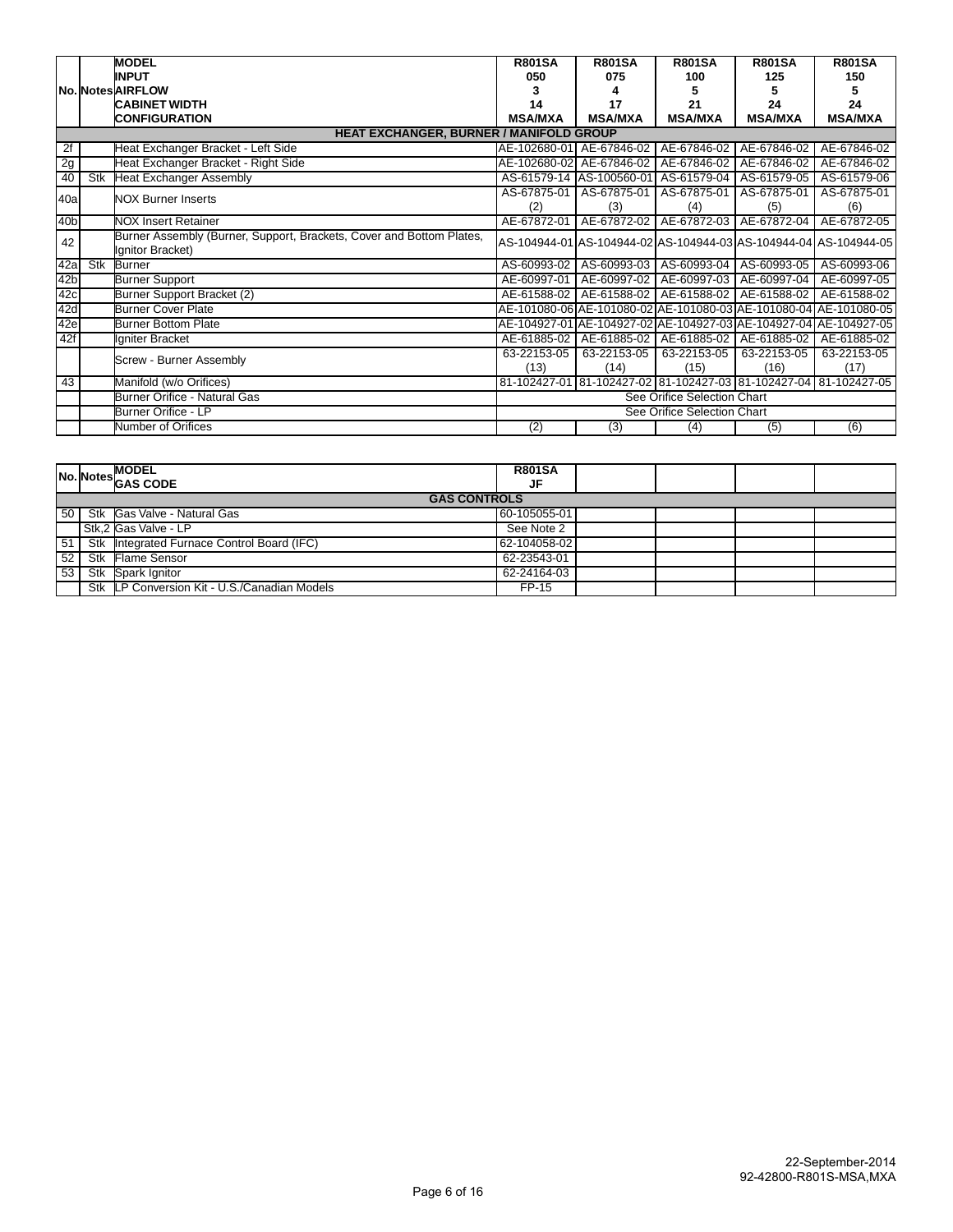#### **80% GAS FURNACE - ORIFICE SELECTION CHART - NATURAL GAS**

**CAUTION: Selection of the correct Natural Gas Orifice requires the following information for the specific installation:**

**1) Altitude in of the installation (ft.).**

**2) Average energy content of the Natural Gas fuel from the local supplier (BTU/cu. ft.).**

**For detailed information and instructions for Orifice selection, see the Gas Furnace LP Conversion Kit Index 92-21519-70 and the latest edition of the National Fuel Gas Code Handbook, or the National Standard of Canada, Natural Gas and Propane Installation Code, CAN B149.1.**

**CAUTION: This information is provided for replacement purposes only. Conversion for operation at High Altitude must be done using the kit specified on the product specification sheet for the unit.**

| NOTE: This Orifice sizing chart is based on 25,000 BTU/HR per burner. |
|-----------------------------------------------------------------------|
|-----------------------------------------------------------------------|

|                                      | NOTE: Factory installed orifices are calculated and sized based on a Natural Gas heating value of 1075 BTU/cu. ft. and an elevation of 0 - 3000 ft. |             |               |             |                 |               |             |             |  |  |  |  |
|--------------------------------------|-----------------------------------------------------------------------------------------------------------------------------------------------------|-------------|---------------|-------------|-----------------|---------------|-------------|-------------|--|--|--|--|
|                                      |                                                                                                                                                     |             |               |             | Elevation (ft.) |               |             |             |  |  |  |  |
| <b>Energy Value</b><br>(BTU/cu. ft.) | $0 - 1999$                                                                                                                                          | 2000 - 2999 | $3000 - 3999$ | 4000 - 4999 | 5000 - 5999     | $6000 - 6999$ | 7000 - 7999 | 8000 - 8999 |  |  |  |  |
| 850                                  | 62-22175-38                                                                                                                                         | 62-22175-39 | 62-22175-40   | 62-22175-41 | 62-22175-41     | 62-22175-42   | 62-22175-42 | 62-22175-43 |  |  |  |  |
| 900                                  | 62-22175-40                                                                                                                                         | 62-22175-41 | 62-22175-42   | 62-22175-42 | 62-22175-42     | 62-22175-43   | 62-22175-43 | 62-22175-44 |  |  |  |  |
| 975                                  | 62-22175-41                                                                                                                                         | 62-22175-42 | 62-22175-42   | 62-22175-42 | 62-22175-43     | 62-22175-43   | 62-22175-44 | 62-22175-44 |  |  |  |  |
| 1075                                 | 62-22175-42                                                                                                                                         | 62-22175-42 | 62-22175-43   | 62-22175-43 | 62-22175-43     | 62-22175-44   | 62-22175-44 | 62-22175-45 |  |  |  |  |
| 1170                                 | 62-22175-43                                                                                                                                         | 62-22175-44 | 62-22175-44   | 62-22175-44 | 62-22175-45     | 62-22175-45   | 62-22175-46 | 62-22175-47 |  |  |  |  |

#### **80% GAS FURNACE - ORIFICE SELECTION CHART - LP**

**CAUTION: Selection of the correct LP Orifice requires the altitude of the specific installation (ft.).**

**For detailed information and instructions for Orifice selection, see the Gas Furnace LP Conversion Kit Index 92-21519-70 and the latest edition of the National Fuel Gas Code Handbook (NFG), or the National Standard of Canada, Natural Gas and Propane Installation Code, CAN B149.1. CAUTION: This information is provided for replacement purposes only. Conversion to LP or for operation at High Altitude should be done using the**

**kit(s) specified on the product specification sheet for the unit.**

NOTE: This Orifice sizing chart is based on 25,000 BTU/HR per burner. Also, the chart is developed using the specified pressure setting of 10 in. water column instead of the 11.0 in water column used by the NFG and CANB149.1.

NOTE: Orifices supplied in the LP Conversion Kit are calculated and sized based on an altitude of 0 - 4000 ft.

| INOTE. OTHICES Supplied ITI the LF CONVERSION NR are calculated and SIZED Dased ON an although OF 4000 R. |             |  |  |  |  |  |  |  |  |  |  |  |
|-----------------------------------------------------------------------------------------------------------|-------------|--|--|--|--|--|--|--|--|--|--|--|
| Elevation (ft.)                                                                                           | Orifice     |  |  |  |  |  |  |  |  |  |  |  |
| $0 - 2000$                                                                                                | 62-22175-54 |  |  |  |  |  |  |  |  |  |  |  |
| 2001 - 3000                                                                                               | 62-22175-54 |  |  |  |  |  |  |  |  |  |  |  |
| $3001 - 4000$                                                                                             | 62-22175-54 |  |  |  |  |  |  |  |  |  |  |  |
| 4001 - 5000                                                                                               | 62-22175-54 |  |  |  |  |  |  |  |  |  |  |  |
| $5001 - 6000$                                                                                             | 62-22175-54 |  |  |  |  |  |  |  |  |  |  |  |
| 6001 - 7000                                                                                               | 62-22175-54 |  |  |  |  |  |  |  |  |  |  |  |
| 7001 - 8000                                                                                               | 62-22175-55 |  |  |  |  |  |  |  |  |  |  |  |
| 8001 - 9000                                                                                               | 62-22175-55 |  |  |  |  |  |  |  |  |  |  |  |
| $9001 - 10000$                                                                                            | 62-22175-55 |  |  |  |  |  |  |  |  |  |  |  |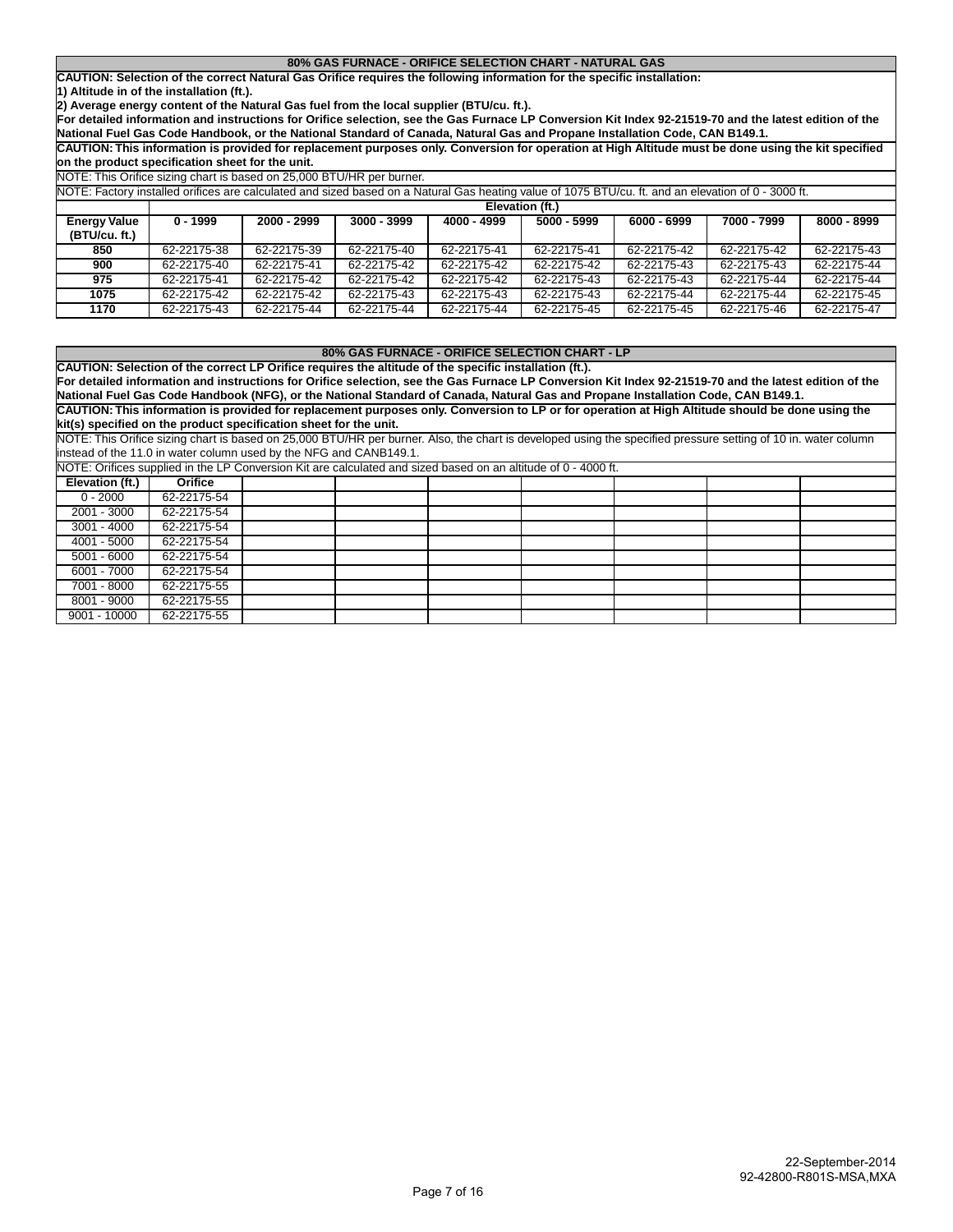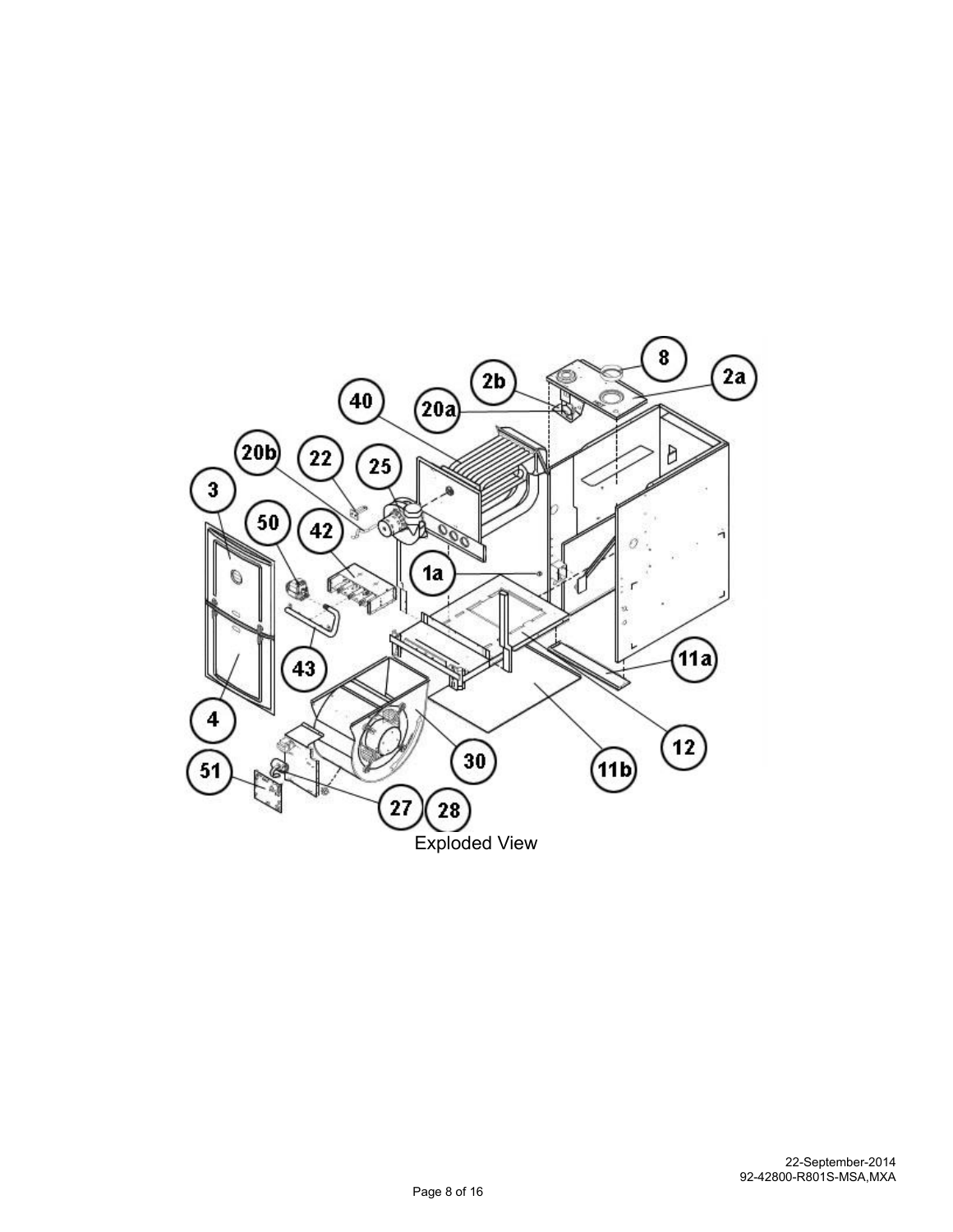

Cabinet Interior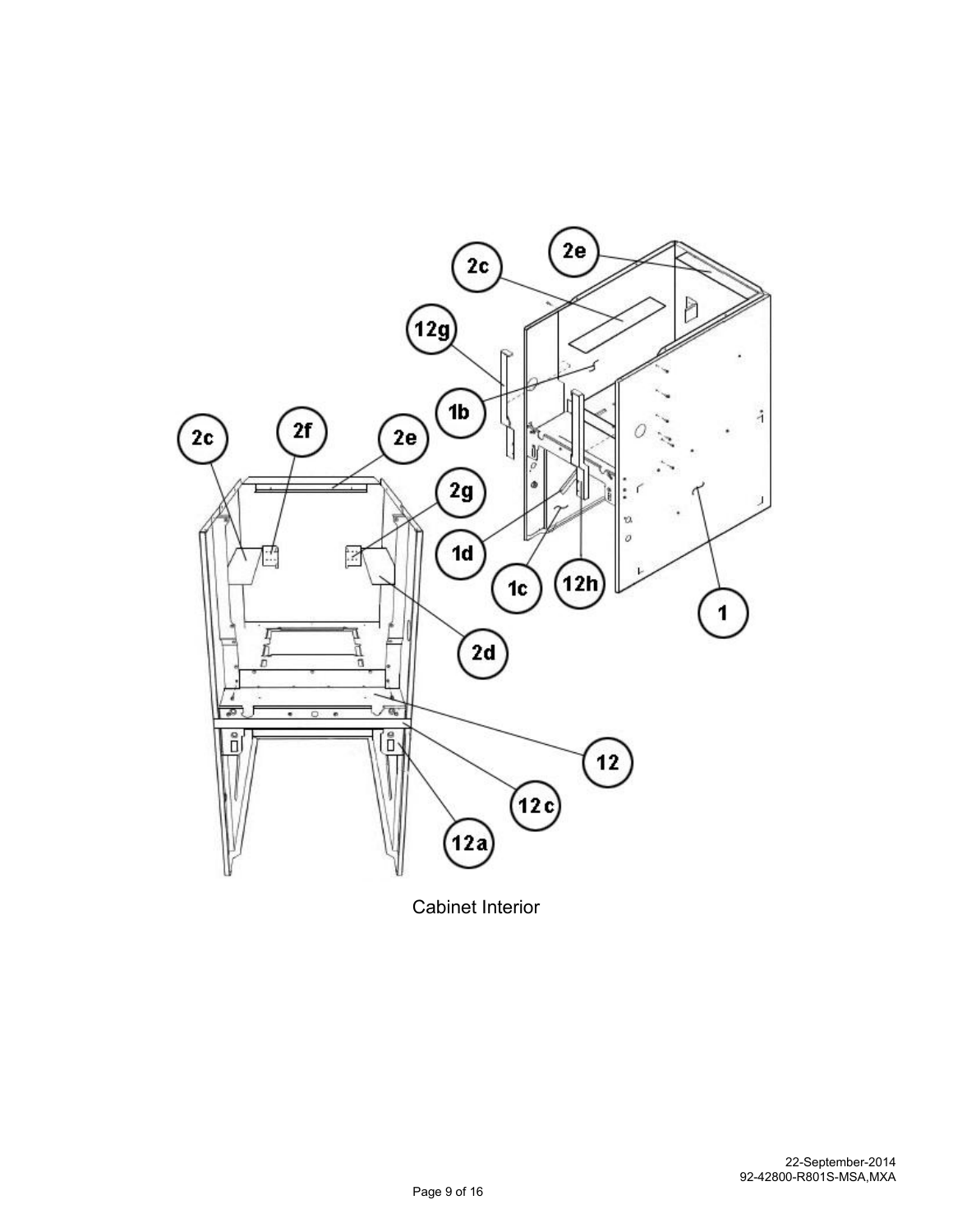





Burner Assembly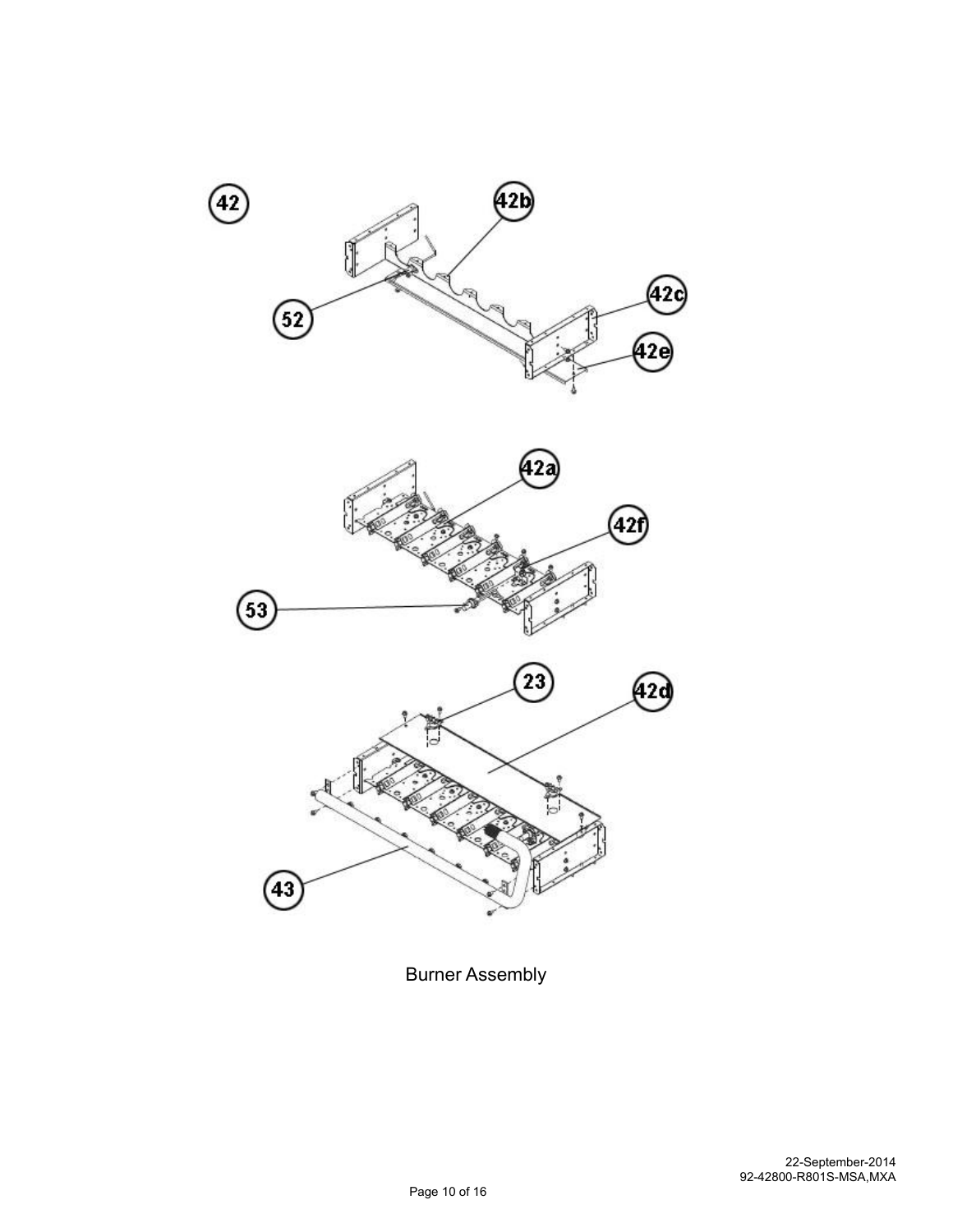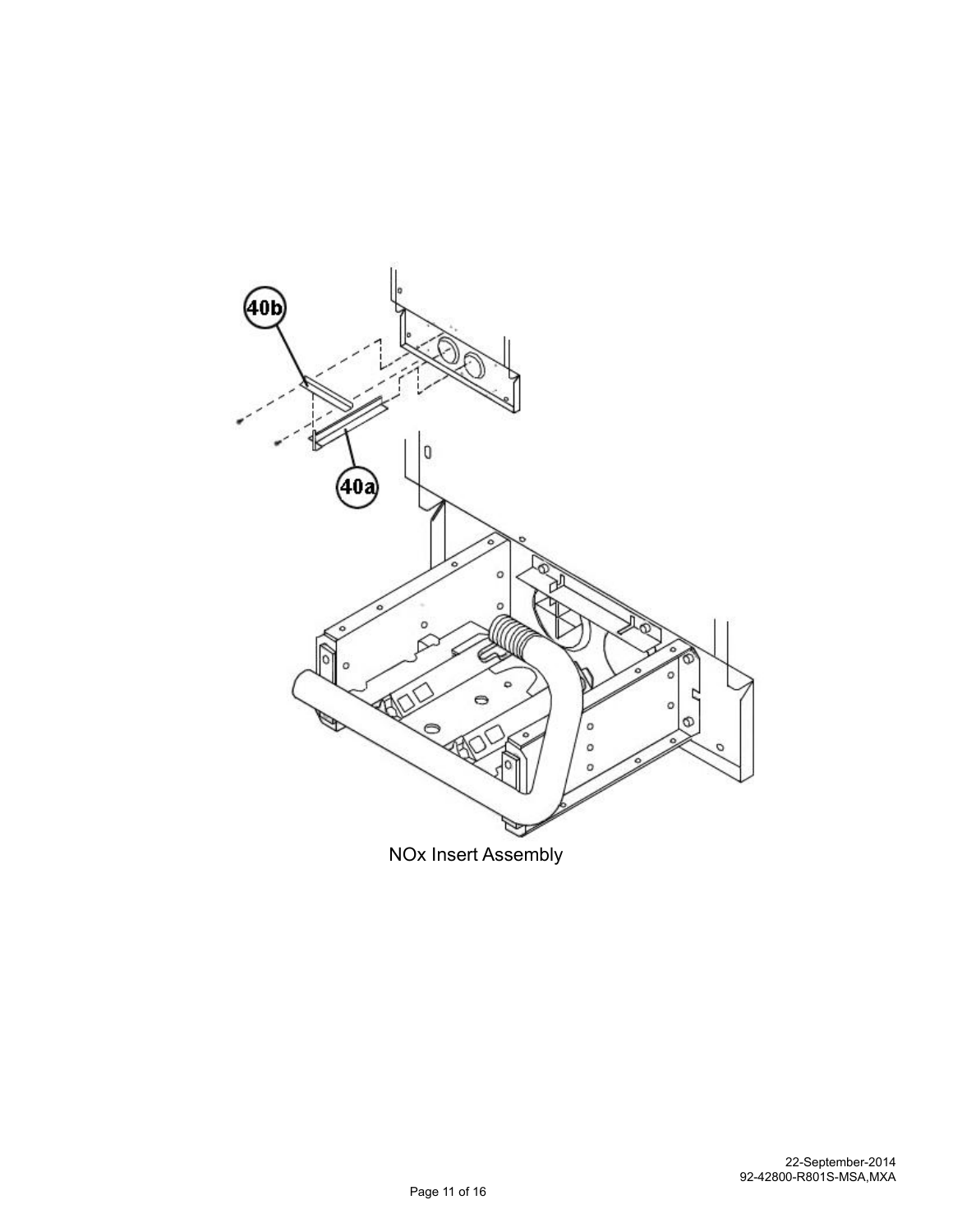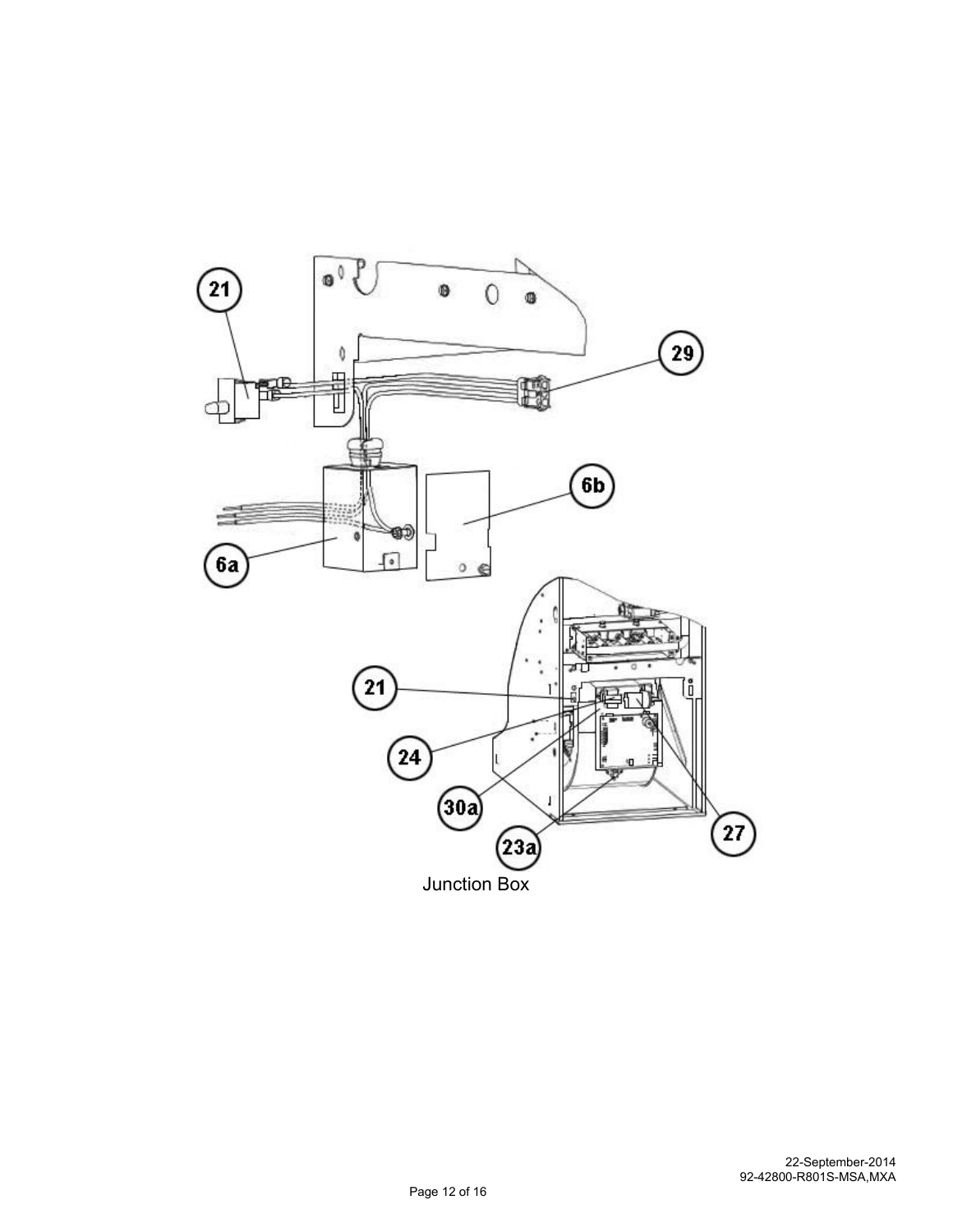

Blower Shelf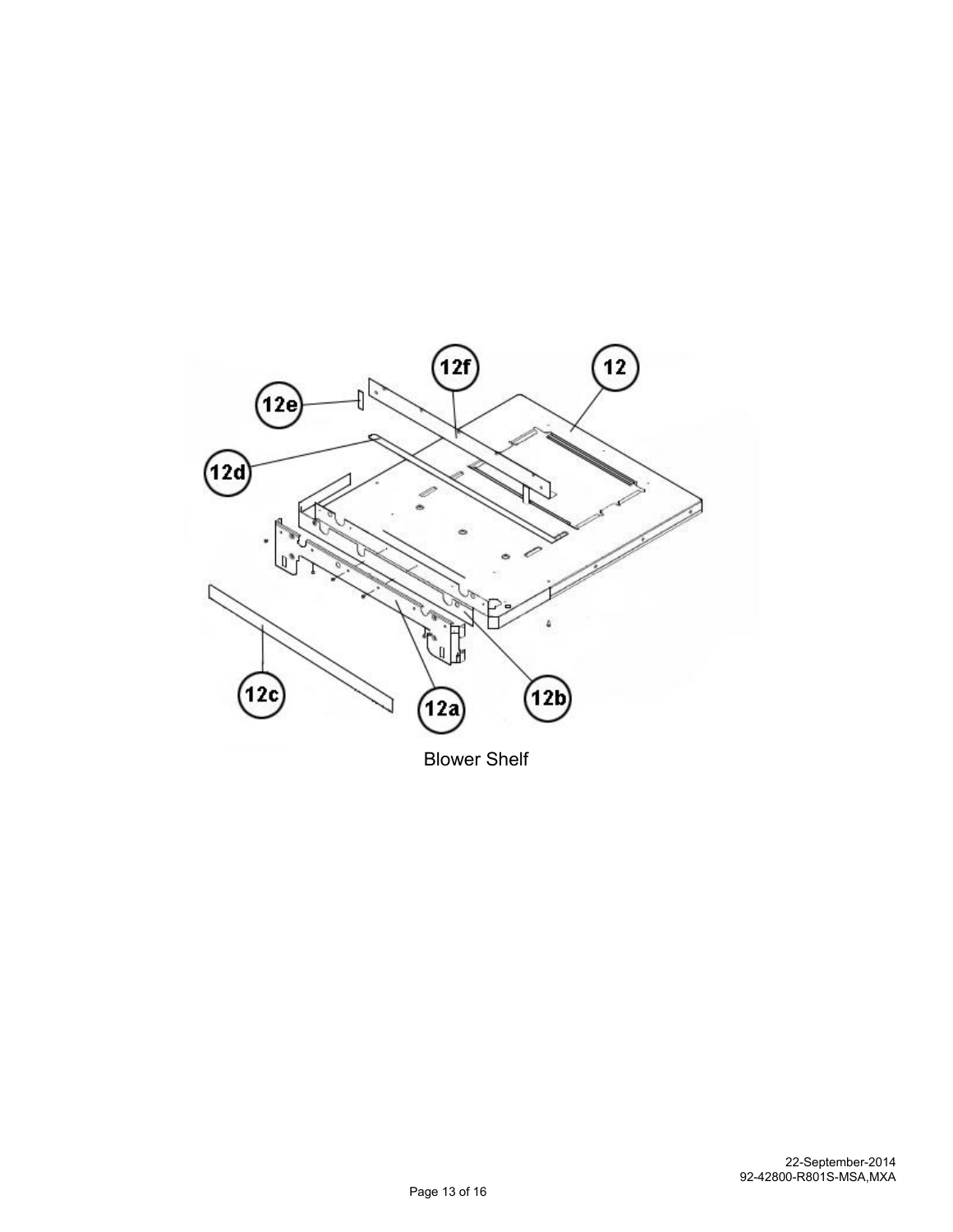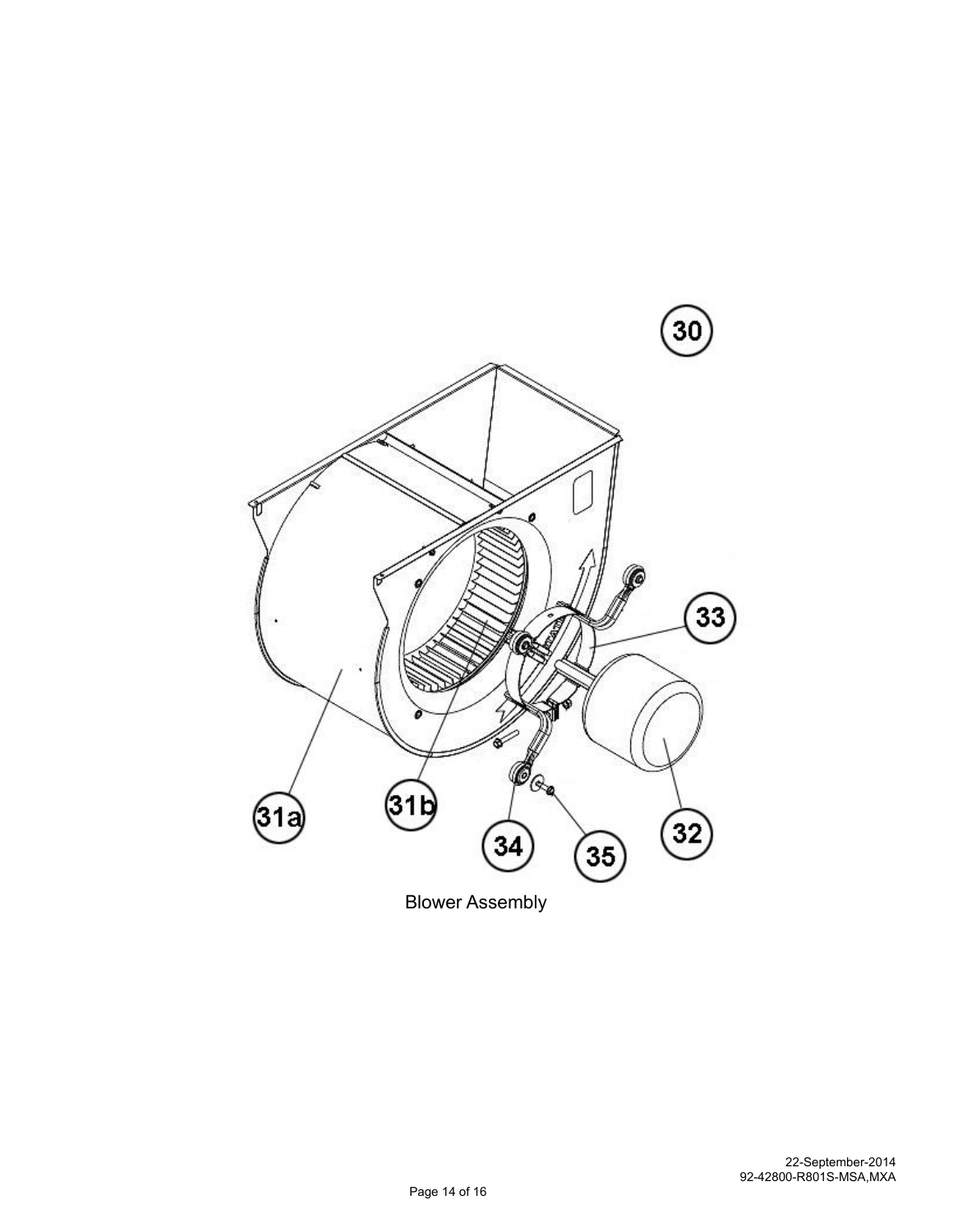